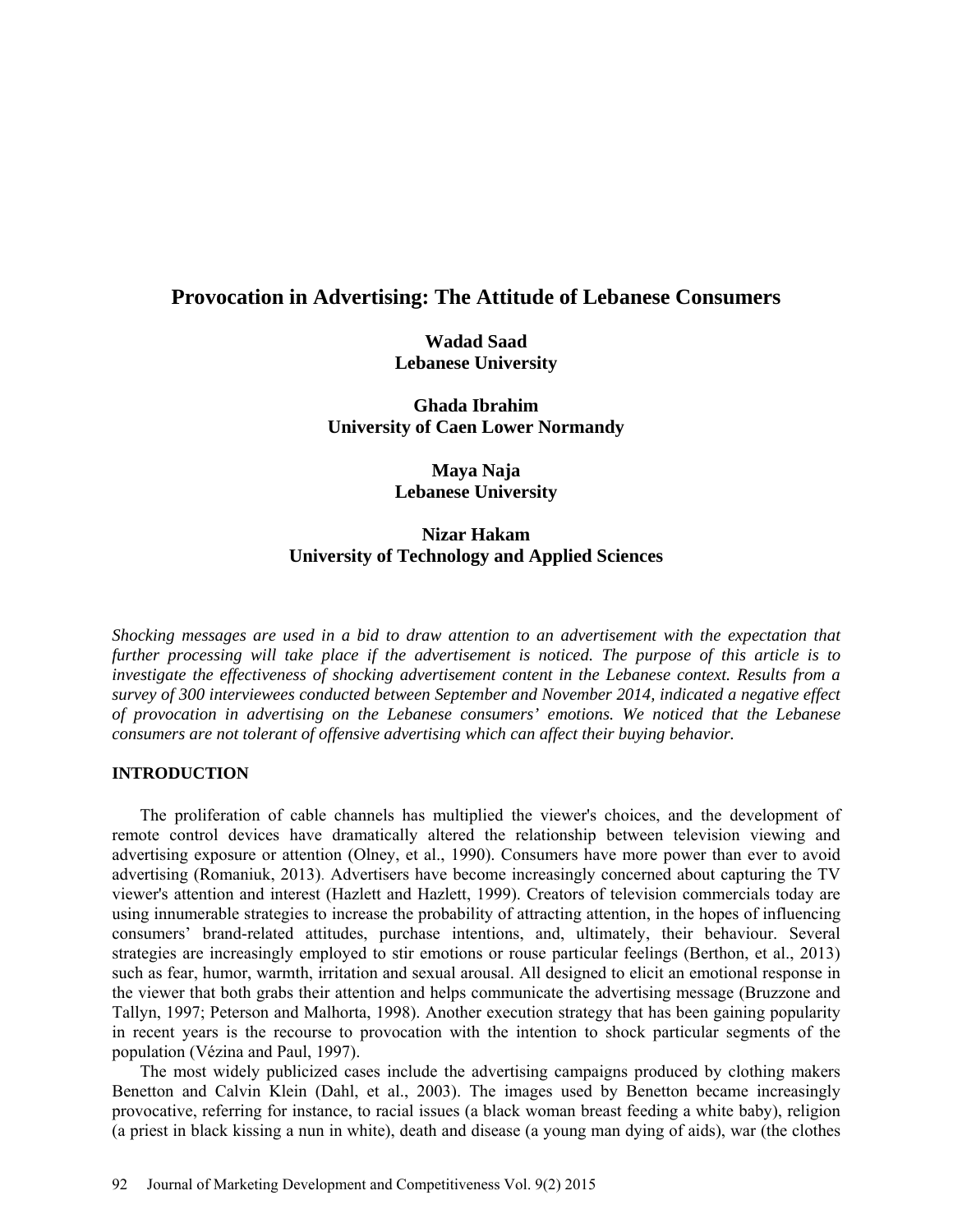of a soldier killed in Bosnia, and recently the un-hate campaign (Vatican's Pope kissing Islam's leading figures Ahmed Mohamed el-Tayeb, current Imam of al-Azhar Mosque in Egypt). Calvin klein's advertisements are typically of a sexual nature were targeted for their use of "pornographic" images (Sloan and Decoursey, 1995).

The majority of research about offensive advertising has been conducted in Western countries. However little is known about consumer's perception of offensive advertising in a middle-eastern context, especially Lebanese context. The main contribution of this research is to enable marketer and advertising professional to communicate well in the Lebanese population. A deep understanding of cultural differences is needed otherwise; a marketing myopia is bound to happen.

Thus, this paper is organized as follows. The first section, presenting the literature review, provides a definition of provocative appeals in advertising, identifies the impacts of this strategy on the consumers. The second section exposes the research methodology as well as an empirical assessment of Lebanese consumers' reaction to provocative advertising. Finally, in the conclusion, limitations and directions for future research are highlighted.

## **LITERATURE REVIEW**

Based on previous studies examining offensive advertising, the following review highlights some of the most important definitions of the shock advertising and its impact on the consumers.

## **Shock Advertising: Toward A Definition**

Gustafson and Yessel (1994) define a shock advertising appeal as one deliberately, rather than inadvertently, startles and offends its audience. Vézina and Paul (1997) define the provocation in advertising as "a deliberate appeal, within the content of an advertisement, to stimuli that are expected to shock at least a portion of the audience, both because they are associated with values, norms or taboos that are habitually not challenged or transgressed in advertising, and because of their distinctiveness and ambiguity"(p.179). This definition reveals three main components of provocation, namely; distinctiveness, ambiguity and transgression of norms and taboos.

- The provocative power is maintained by the innovative character of an advertisement. The distinctiveness has often been utilized with the tangible aspects such size, color, position or movement, position or movement. Childers and Houston (1984), Beattie and Mitchell (1985) supported the hypothesis that distinctive stimuli have a positive effect on the degree to which attention is attracted by the advertisement (ad.) and on the evaluation of the brand.
- Distinctiveness in itself is not sufficient to trigger provocation. Vézina and Paul (1997) suggest that a provocative message which contains no ambiguity is more likely to be dismissed immediately by those receivers that are shocked. Howard and Sheth (1969) defined the stimulus ambiguity as the lack of clarity of the stimulus display in communicating the aspects of a brand or a product.
- Advertisement which is only distinctive and ambiguous would hardly shock by itself. For Dahl, et al. (2003), shocking advertising attempts to surprise an audience by deliberately violating norms for societal values and personal ideals. Provocation is more likely to take place when the content of an advertisement refers to something that is generally considered by viewers as taboo.

Barnes and Dotson (1990) and Christy (2006) proposed a definition of the construct "offensive advertising" which consists of two separate but related dimensions:

- The ads may be perceived as offensive due to the nature of the product (condoms, sanitary napkins, etc.) or the service (abortion, funeral direction) they depict. However, according to Prendergast, et al. (2008), what constitutes offensive matter evolves with time. Contraceptives, for instance, have since 1960 a regular uncontroversial presence in mainstream media (Wilson and West 1981).
- There are ads which may be perceived as offensive due to their creative execution. It does not just depend on the product and the service, but also on the type of appeal and the manner of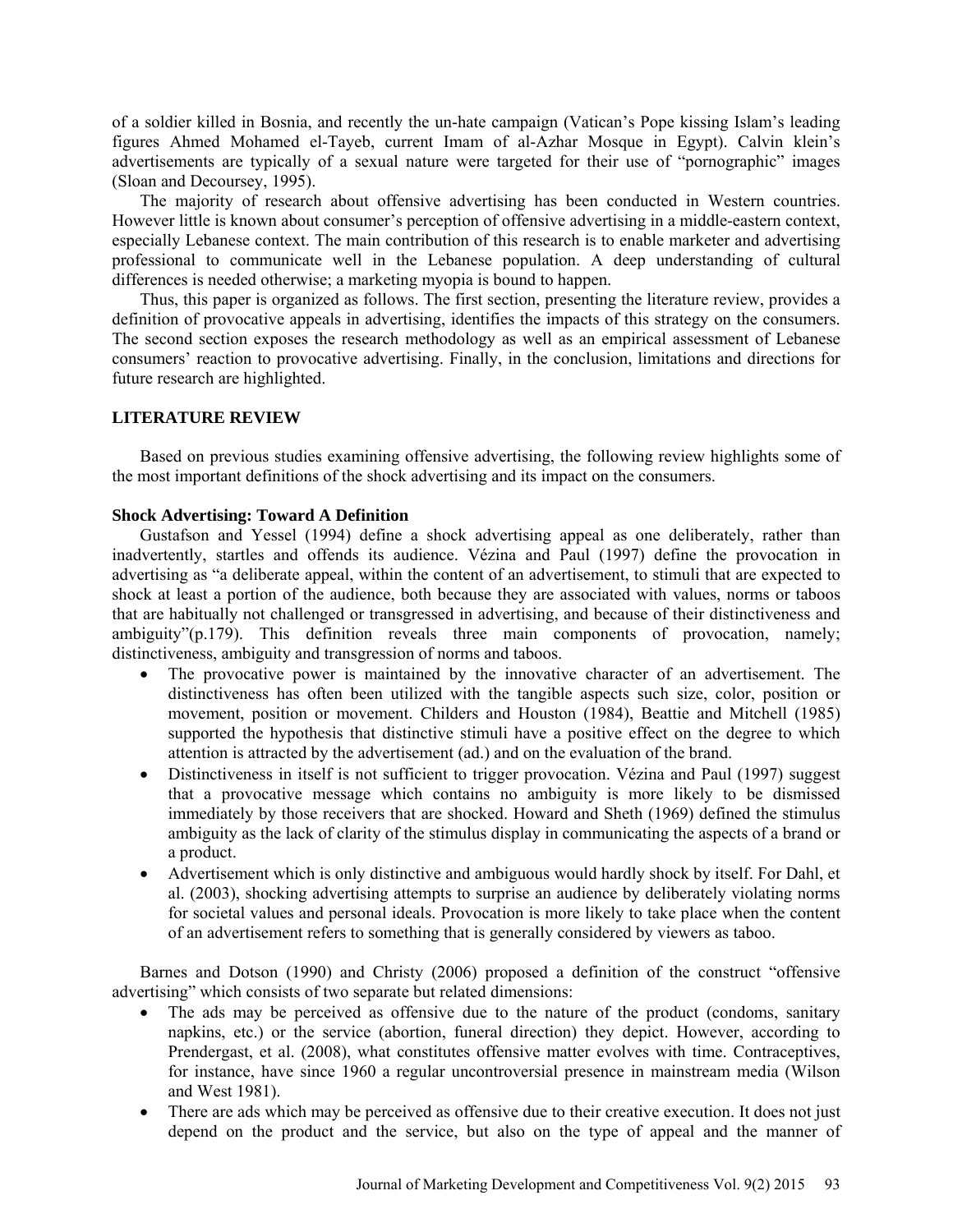presentation (Prendergast and Hwa 2003). Offence is elicited through disgusting images (blood, body parts or secretions), sexual references (implied sexual acts, sexual suggestive nudity), profanity/obscenity (swear words, obscene gestures), vulgarity (crude or distasteful acts by human or animals), impropriety (violations of social conventions), moral offensiveness and religious taboos (harming innocent people, putting children in provocative situations, inappropriate use of spiritual or religious symbols) (Dahl, et al., 2003), and silliness of presentation (Greyser, 1972). The use of strong humour (satire, sexual humour) is also considered as a message tactic frequently cited for its significant potential for causing offense (Beard, 2008; Flaherty, et al., 2004)

#### **Impacts of Shock Advertising**

Advertisers have long been interested in measuring consumers' evaluations of advertisements (Barnes and Dotson, 1990). Numerous models that explain consumers' cognitive, affective, and conative reactions have been advanced and tested (Buchholz and Smith, 1991).

The general conclusion of the most studies conducted in advertising is that positive affective responses do have a positive influence on attitude toward ad, as well as attitude toward the brand (Holbrook and Batra, 1987; Moore and Hoenig, 1989). There is a simple positive association between (Aad) and the reaction to the brand (Ab) (Shimp, 1981). KlerkWarmerdam (1996) found that unpleasant feelings and low-intensity pleasant feelings affected attitude toward the ad, while high-intensity pleasant feelings affected ad re-call. The core idea is that the more they like the ad, the more they like the brand. It has also been argued that (Aad) can affect perception by affecting audience mood (Bower, 1981, Srull, 1987), attention, and the amount of information processed (Ray and Batra, 1983).

However, it will be interesting to know about the mediating role of negative emotion (such as anger, fear, distress, pity, etc.) on attitude toward the ad and behavioural intentions. Aaker and Bruzzone (1985) stated that irritating advertisements can be more effective than neutral one, although less so than wellliked advertisements. According to Dahl, et al. (2003), shocking stimuli should facilitate message comprehension and elaboration, enhance message retention and influence behaviour. In some contexts, attention and processing could be stimulated without the negative reaction being transferred directly to the brand (Aaker and Bruzzone 1985). Stiensmeier-Pelster, et al. (1995) claimed that any advertisement that contradicts an established expectation causes surprise. Significant part of the process, the surprise attracts attention to the novel stimulus or event. By focusing attention on the stimulus, surprise encourages additional processing of advertising content. In some contexts, attention and processing could be stimulated without the negative reaction being transferred directly to the brand (Aaker and Bruzzone 1985). Dahl, et al. (2003) concluded that shocking advertising content might elicit appropriate behavior, because it attracts attention and elicits cognitive processing. For instance, the sexual content of advertisements increases the amount of attention and interest toward the ads (Bello, et al., 1983) as well as the level of purchase intention (Severn, et al., 1990), despite the controversy surrounding these appeals.

Although the use of shocking advertisements is a growing phenomenon, the findings regarding the effectiveness of such advertisements remain mixed [\(Parry et al.](javascript:__doLinkPostBack() 2013). Attempting to shock consumers may generate a high level of awareness, but may also result in a low level of acceptance or even a high level of disapproval (Vézina and Paul, 1997). Berthon, et al. (2013) argued that, faced with disingenuous, crass, and hyper-sexualized images and messages, people may respond with irritation, resentment, anger, and disgust.

## **RESEARCH METHODS**

The primary objective of the empirical research is to assess the effect of provocative advertisements on Lebanese consumers, and to evaluate the effectiveness of provocation as an execution strategy.

## **The Lebanese Context**

Since large portions of human behavior are culturally influenced, most of our consumptions behavior is also culturally influenced (Cundiff and Hilger, 1988). Marketing and specially advertising is influenced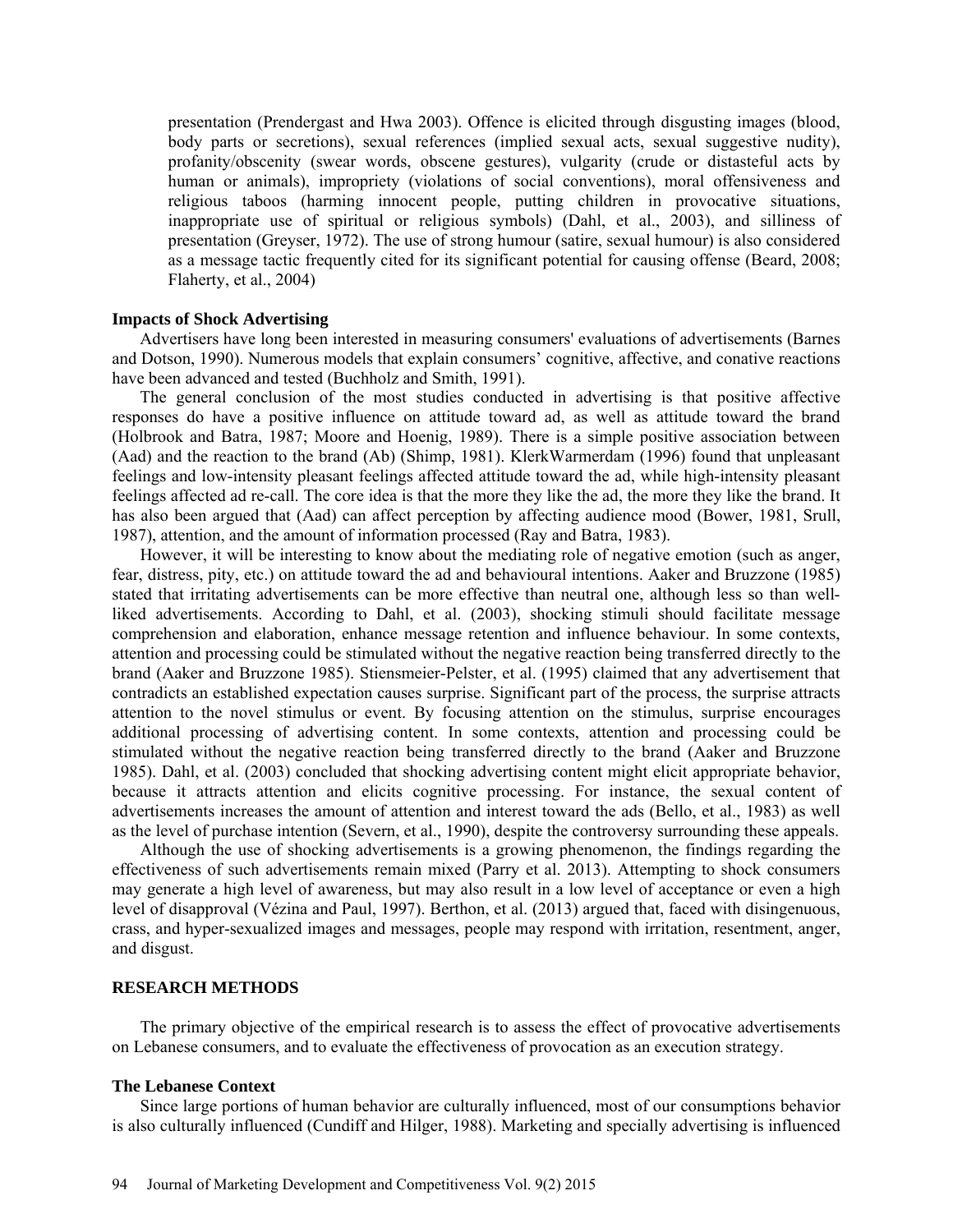by cultural differences. Cross cultural differences mean that geographic location also strongly affect perceptions of offensiveness (Prendergast, et al., 2008). Mostly of the research related to the offensive advertising are conducted in the Western culture. It will be interested to assess the effect of such a strategy on Lebanese consumers.

Lebanon is a mosaic of culture and sub-cultural nuances. Lebanese culture is the cross culture of various civilizations over thousands of years. Originally home to the [Phoenicians,](http://en.wikipedia.org/wiki/Phoenicia) and then subsequently conquered and occupied by the [Assyrians,](http://en.wikipedia.org/wiki/Assyria) the [Persians,](http://en.wikipedia.org/wiki/Persia) the [Greeks,](http://en.wikipedia.org/wiki/Greeks) the [Romans,](http://en.wikipedia.org/wiki/Ancient_Rome) the Arabs, the Crusaders, the [Ottoman Turks](http://en.wikipedia.org/wiki/Ottoman_Turks) and most recently the French. The culture in Lebanon, as in the most countries in the Arab World, is characterized by close family relationship, emotionally involvement, and the pursuit to self actualization. Emotional based decisions are at the center of Middle Eastern's decision making process (Darouni, 2006). Because Lebanon is a place where there is a close interaction between Eastern and Western values, and because it is basically an international society, it is an interesting location to explore consumer perceptions of offensive advertisement.

#### **Research Problem and Hypotheses**

According to Vezina and Paul (1997), attempting to shock consumers may generate a high level of awareness, but may also result in a low level of acceptance or even a high level of disapproval. According to Dahl, et al. (2003), shocking stimuli should facilitate message comprehension and elaboration. In some contexts, attention and processing could be stimulated without the negative reaction being transferred directly to the brand (Aaker and Bruzzone 1985). Thus, do negative emotions induced by an advertising message necessarily enhance comprehension? Is it possible for consumers to have a negative attitude towards an ad and still retain a positive attitude towards the brand advertised?

This line of reasoning leads to the following hypotheses:

*H1: The exposure to provocative advertising generates negative emotions.*

*H2: The exposure to provocative advertising reduces comprehension.*

*H3: The provocative ads have an effect on consumer purchase intentions.*

*H4: The Lebanese consumers will have a negative attitude towards an ad and still retain a positive attitude towards the brand advertised.*

*H5: The attitude toward an offensive ad is influenced by the specific of the Lebanese culture.*

### **Stimuli**

To prepare stimulus materials, we first examined a convenience sample of advertisements that did not run in the geographical region in which the study was conducted. Three print advertisements were selected from the sample to serve frames for stimulus development:

- A controversial photo frame for a campaign against anorexia sponsored by an Italian clothing brand No-lita. The advertising shows an anorexic woman completely naked (see Figure 1)
- The Unhate campaign promoted by Benetton showed images of controversial kissing couples (mainly world leaders in conflict, like Barack Obama and Hu Jintao) (see Figure 2)
- The "newborn" photo, promoted by Benetton, showed the birth of a child still attached to his mother by the umbilical cord (see Figure3)

Pretesting was conducted to ensure that the advertisements were perceived as shocking. A sample of persons (n=300) viewed the three test advertisements. Subjects rated the advertisement on 5-point scales (Disagree/Agree) indicating the extent to which advertisements were considered shocking. We suggested several reasons for an advertisement to be considered offensive. The interviewees were asked to indicate the reason of their personal offense.

- 92% were shocked by the no-lita advertisements. Among them, 69% felt that nudity is the reason of their reaction toward this image.
- 58% of the respondents find the "Unhate" campaign very shocking and 28.3% find it shocking. Firstly, the fact that two men were kissing was cited as being shocking, given that the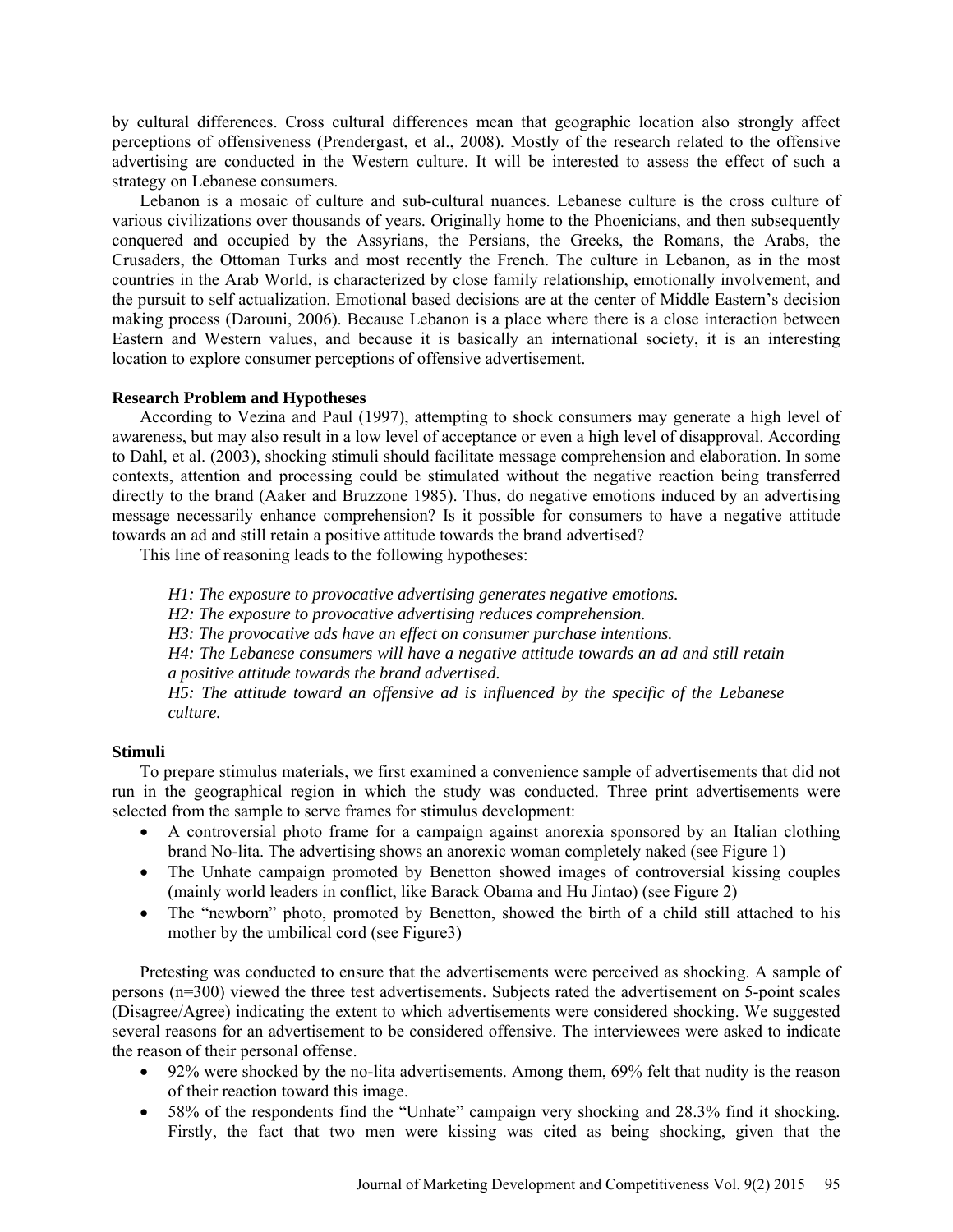homosexuality is considered as a taboo in the Lebanese society. Secondly, the kiss between a pope and the imam was quoted as shocking.

• 77% were shocked by the "new born" advertisement. Among them 43% found the image disgusting and 31.7% are against the use of a newborn baby image for a commercial finality.

"Images are inappropriate for children" would be cited more frequently as a reason for the perceived offense of the three advertisements.

#### *Questionnaire Design*

A questionnaire was conducted among a sample of 300 respondents between September and November 2014. The sample was chosen randomly. 66% of those surveyed are women, averaging 25 years of age. 44.3% are students and 29.3% are employees living in Tripoli, north of Lebanon. The datacollection procedure involved a questionnaire organized around the following themes:

- The affective responses
- The comprehension of the message
- The intention of purchase
- Individual differences

#### **FINDINGS**

Hypothesis H1 predicts that the offensive advertisements will generate negative emotions. The most frequently selected adjectives for the three print advertisements were negative. The first advertisement (NOlita) provoked disgust (52%), sadness (31%) and offense (6%). The "unhate" campaign generated offense (52%), anger (19.7%). 45% of the respondents claimed that they were disgusted by the newborn advertisement, while 15% claimed feeling shocked.

With the respect to the second hypothesis H2, for the three selected advertisements, we noticed that the respondents did not understand the overall message intended by the advertiser. For instance, 80.1% of the respondents stated they did not comprehend the message behind the newborn baby advertisement. For the no-lita advertisement, 62% of the sample did not get the message. 71.3% found that the "unhate" campaign did not succeed to deliver the message to the consumers.

The hypothesis H3 is concerned with determining the behavioral consequences of provocative appeals in advertising. 34.3% of the respondents considered themselves as consumers of Beneton items. Among them, only 18.6% of the respondents claimed that they will not hesitate to purchase Benetton's products even though they considered the "Unhate" and the "newborn" campaigns as an offensive advertisement. For the nolita advertisements, only 14.7% of our sample pretend to know this brand. Among them 16% will continue to purchase the No-Lita products. It should be also noted that there is 51% among the respondents who persist purchasing from No-Lita and Benetton products, are more concerned with the quality than the use of the chock advertising.

The fourth hypothesis was concerned with determining if there is any transfer from the attitude toward an advertisement to the brand. We found that only 24% of the respondents claimed that they will not change their attitude toward the brand even though they have a negative attitude toward the advertisement.

Finally, the interviewees were asked about their tolerance of offensive advertisements. 74 % of the respondents agree with the prohibition of offensive advertisements in Lebanon, pretending that this kind of executive strategy is not appropriate. 75% find that the Lebanese culture is not ready to accept such advertisements. Furthermore, 61.3% of the respondents state that the negative attitude toward the chock advertisements is due to their local culture.

#### **DISCUSSION AND IMPLICATIONS**

In summary, these preliminary results suggest that Lebanese consumers were offended by the offensive manner of advertising. Many negative emotions were generated while the respondents were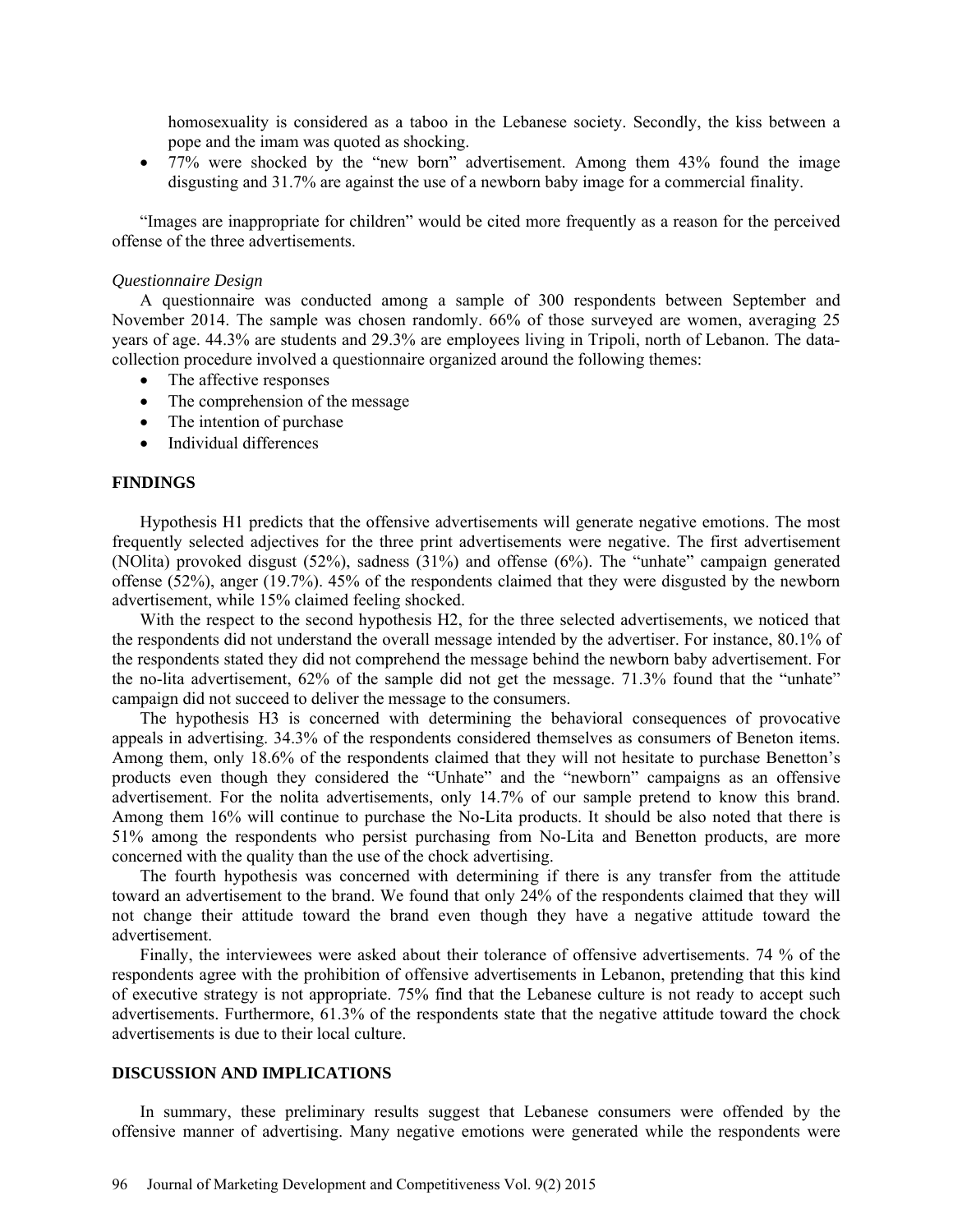exposed to the three advertisements, such as disgust, sadness, offense and anger. Consistent to the literature, this study supports that the use of sex or fear can lead to general consumer irritation. The negative aspects of provocation seem to transfer and affect consumer attitudes towards brands provocative execution strategies.

The comprehension of the message delivered by the advertiser is not facilitated by using the offensive strategy. This finding provides additional support that an offense is more likely to occur when a provocative message contains ambiguity and a lack of clarity (Vézina and Paul 1997). However, this result is different from the findings of Dahl, et al. (2003). According to the authors, shocking stimuli should facilitate message comprehension and elaboration.

Furthermore, only few interviewees claimed to continue to purchase the brand products. This finding contributes to the literature in its support for the prediction that offensive advertisements damaged company image and are proportional to the purchase intention of the consumer. Once the customer feels uneasy or has a negative impression of the advertisement, he or she might not buy the products of the companies that are perceived to use offensive advertisements (Ford, et al., 1990).

Finally, it seems that the Lebanese culture and the religious values are considered as main factors leading to the negative attitude toward the shock advertising. Hence, it is important for advertisers to understand and incorporate culture into communication efforts. The Lebanese consumers seem to be attached to their individual values and religion believes. Thus, ambitious marketers who would like to utilize offensive advertisement in Lebanon should use a less offensive appeal such as sexual or religious connotations.

#### **CONCLUSIONS**

Conventional wisdom in the advertising industry holds that a certain amount of irritation enhances the effectiveness of advertising. However, this study has shown that for certain demographic groups offensive advertising may be negatively perceived, to the extent that it affects their purchase behavior.

The above conclusions should be tempered by the recognition of two limitations to this in this research. First, it should be noted that these results are based on short- term reactions registered immediately following exposure to the ads. Second, our sample might not be representative of all the Lebanese population, especially that the region covered is limited to the north. For this reason, future studies of shock advertising and audience offense should replicate these finding.

Limitations aside, this study suggests several pieces of advice to advertising stakeholders. It is often difficult for advertisers to create messages that do not offend at least a few individuals, especially Lebanese consumers. This research offers the practitioners as well as the academics in advertising research an opportunity to clarify the impact of provocative messages on the Lebanese consumer. The designers of shock advertising or advertisement in general need to be very careful when creating and advertising campaign.

#### **REFERENCES**

- Aaker, David A and Donald E. Bruzzone (1985), "Causes of Irritation in Advertising", *Journal of Marketing*, 49 (2), 47-57.
- Barnes, James H. and Michael J.Dotson (1990) "An Exploratory Investigation into the Nature of Offensive Television Advertising." *Journal of Advertising*, 19 (3), 61-69.
- Beattie, Ann E. and Andrew A. Mitchell (1985), "The Relationship Between Advertising Recall and Persuasion: An Experimental Investigation," in Psychological Processes and Advertising Effects, eds : Linda F. Alwitt and Andrew A. Mitchell, Hillsdale: Erlbaum, 129-156.
- Beard, Fred K. (2008), *Humor in the advertising Business: Theory, Practice, and Wit*, United states of America: Rowman and Littlefield Publishers.
- Bello, Daniel C., Robert E Pitts. and Micheal J Ettzel. (1983), "The communication effects of controversial sexual content in television programs and commercials", *Journal of Advertising*, 12 (3), 32-42.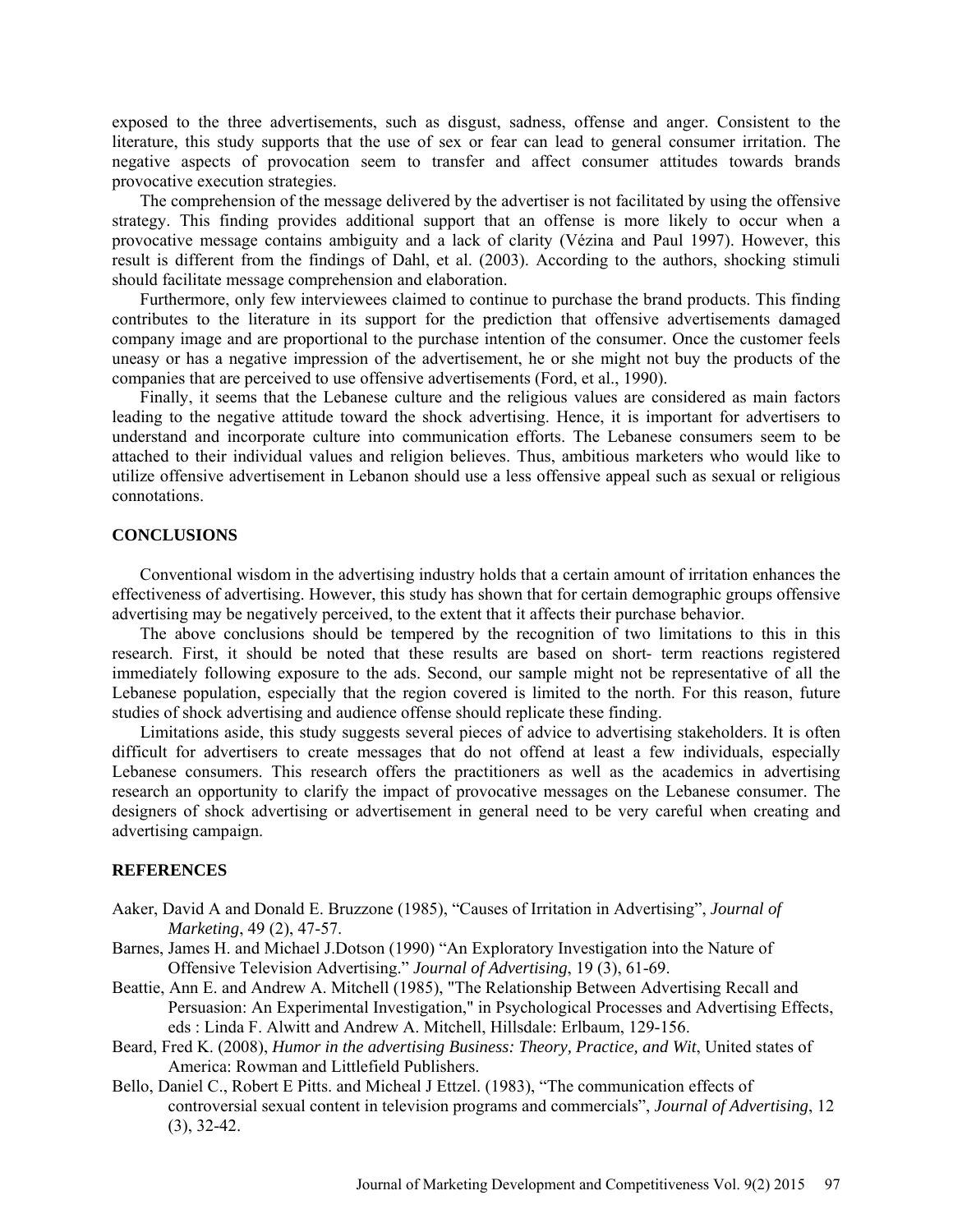Berthon Pierre, Robson Karen and Pitt Leyland (2013), "The Theory and Practice of Advertising: Counting the Cost to the Customer", *Journal of advertising Research*, 53 (3), 244-246.

- Buchholz, Laura M and Robert E Smith (1991), "Multiple Resource Theory and Consumer Processing of Broadcast Advertisements: An Involvement Perspective", *Journal of Advertising*, 20 (3), 1-7.
- Bower, Gorden H. (1981), "Mood and memory", *American Psychologist*, 36, 129-148.
- Bruzzone, Danold E., Tallyn Debora J. (1997) "Linking Tracking to Pretesting with an 'ARM'", *Journal of Advertising Research*, 37 (3), 74-79.
- Childers, Terry L. and Michael J. Houston (1984), Conditions for a Picture-Superiority Effect on Consumer Memory, *The Journal of Consumer Research*, 11 (Sep), (1984), 643-654.
- Christy, Tim (2003), "A Qualitative Study of Consumer Reactions to Offensive Advertising". *Dissertation Abstracts International*, 64 (9), 3123.
- Dahl, Darren W., Kristina D Frankenberger, and Rajesh V Manchanda (2003), "Does it pay to Shock? Reactions to Shocking and Non-Shocking Ad Content among University Students," *Journal of Advertising Research*, 43(3), 268-280.
- De Klerk-Warmerdam Marianne (1996), "Ad-Evoked and Recall Feelings Structure and Impact on Aad", *Journal of Business research*, 37(2), 105-114.
- Flaherty, Karen, Marc G. Weinberger and Charles S. Gulas (2004), "The Impact of Perceived Humor, Product Type, and Humor Style in Radio Advertising", *Journal of Current Issues and Research in Advertising*, 26(1), 25-36.
- Ford J.B., LaTour M.S., Lundstron W.J. (1990), "Contemporary Women's Evaluations of Female. Sex Roles in Advertizing", *Journal of Consumer Marketing*, 18 (1), 81-95.
- Greyser, Stephan (1972), "Advertising attacks and counters", *Harvard Business Review*, 36 (4), 22-28.
- Gustafson, B and Yessel, J (1994), "Are Advertisers Practicing Safe Sex?", *Marketing News*, 28 (6): 4.
- Hazlett, Richard L. and Sasha Yassky Hazlett (1999), « Emotional Response to Television Commercials: Facial EMG vs. Self-Report »*, Journal of Advertising Research,* 39(2), 7-24.
- Holbrook, Morris B. and Rajeev Batra (1987), "Assessing the Role of Emotions as Mediators of Consumer Responses to Advertising", *Journal of Consumer Research*, 14 (December), 404-420.
- Howard John A and Sheth Jagdish N. (1969), *The theory of buyer behavior*. New York: Wiley.
- Cundiff, Edward W. and Tharp Hilger Marye (1989), "Agenda for Research and Thinking in Comparative Marketing," American Marketing Association Winter Educator's Conference, February, St. Petersburg, FL.
- Moore, David J. and Scott Hoenig (1989), « Negative Emotions As Mediators of Attitudes in Advertising Appeals », *Advances in Consumer Research*, 16, 581-586.
- Olney, Thomas J., Rajeev Batra and Morris B. Holbrook (1991), "Consumer Responses to Advertising: The Effects of Ad Content, Emotions, and Attitude on Viewing Time", *Journal of Consumer Research*, 17(March), 440-453.
- Parry, Sara, Jones Rosalind, Philip Stern and Matthew Robinson (2013), "Shockvertising': An exploratory investigation into attitudinal variations and emotional reactions to shock advertising", *Journal of Consumer Behavior*, 12 (March-April), 112-121.
- Peterson, Mark and Naresh K. Malhorta (1998), "Measuring the Appraisal of Ad-Based Affect with Ad Promises", *[Journal of Business Research](http://econpapers.repec.org/article/eeejbrese/)*, 42 (3), 227 -239.
- Prendergast, Gerard, Wah-Leung Cheung and Douglas West (2008), "How Far Is Too Far? The Antecedents of Offensive Advertising in Modern China", *Journal of Advertising Research*, 48 (4), 484-495.
- Prendergast, Gerard and Huang Hwa. (2003). "An Asian perspective of offensive advertising on the web", *International Journal of Advertising*, 22 (3), 393-411.
- Ray, Michael L. and Rajeev Batra (1983), "Emotion and Persuasion in Advertising What We do and Don't Know About Affect", *Advances in Consumer Research,* 10 (1), 543-548.
- Romaniuk, Jenni (2013), "Modeling Mental Market Share", *Journal of Business Research*, 66(2), 188- 195.